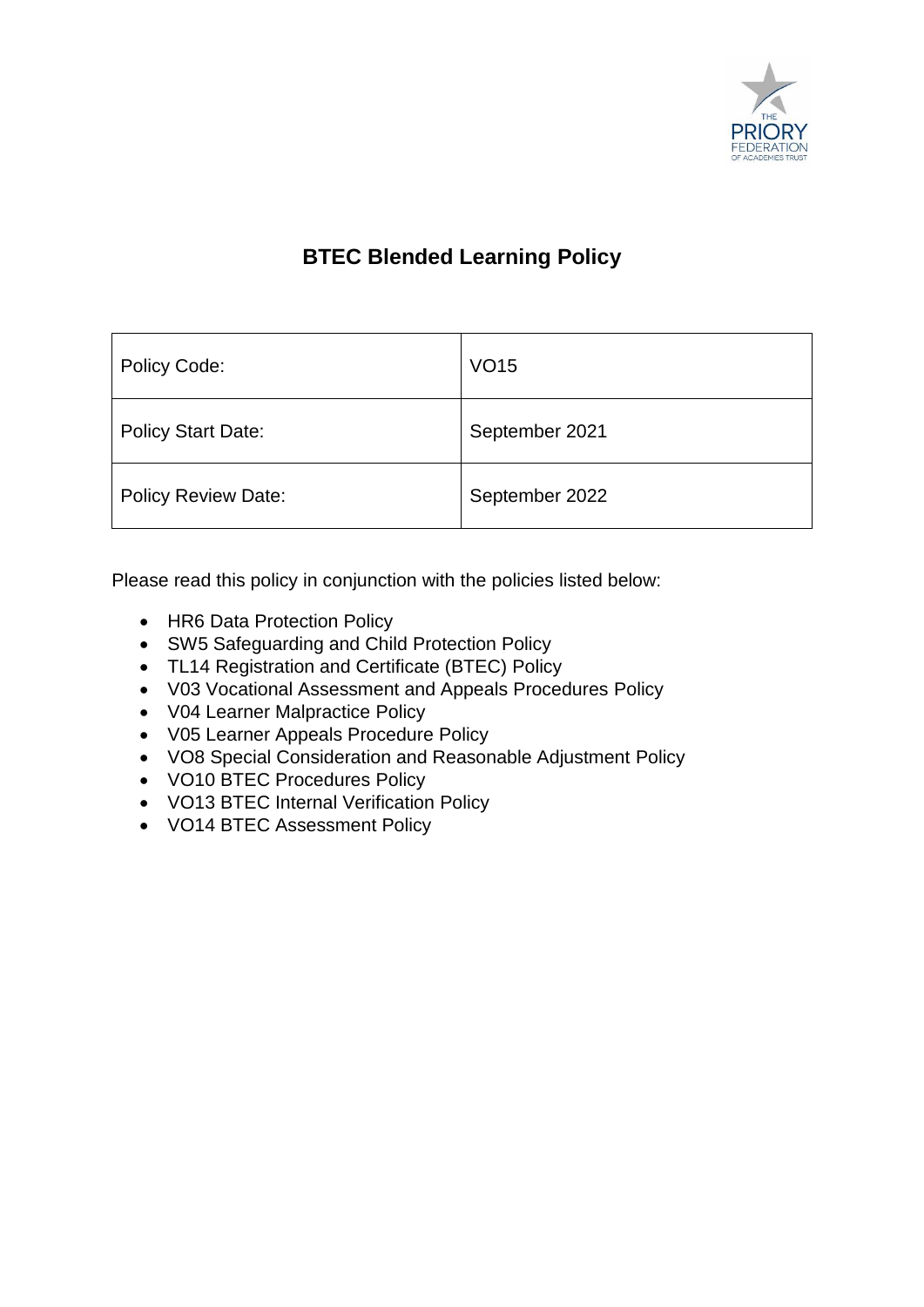

#### **1 Policy Statement**

- 1.1 The policy outlines the Trust's approach to blended learning for BTEC qualifications.
- 1.2 References to the Trust or Academy within this policy specifically include all primary, secondary and special academies within the Trust, as well as the Early Years setting at the Priory Witham Academy, Priory Training and Lincolnshire SCITT.
- 1.3 This policy does not form part of any member of staff's contract of employment and it may be amended at any time.
- 1.4 The Trust is committed to leading a mentally healthy organisation, which includes a commitment to and promotion of emotional wellbeing and mental health. Therefore, all Trust policies and procedures ensure this commitment is incorporated in order to support all staff and students. Members of staff are encouraged to speak to their line managers, and students are encouraged to speak to any member of staff, if they feel any part of this policy would affect their emotional wellbeing and mental health. Any such comments should be passed to the Trust's HR department (via [FederationHR@prioryacademies.co.uk\)](mailto:FederationHR@prioryacademies.co.uk) for appropriate consideration at the next available point in the policy review cycle.

#### **2 Roles, Responsibilities and Implementation**

- 2.1 The Pay, Performance and HR Committee has overall responsibility for the effective operation of this policy and for ensuring compliance with the relevant statutory framework. This committee delegates day-to-day responsibility for operating the policy and ensuring its maintenance and review to the Director of Human Resources.
- 2.2 Leaders and Managers have a specific responsibility to ensure the fair application of this policy and all staff are responsible for supporting colleagues and ensuring its success.

#### **3 Aims**

- 3.1 To ensure that blended learning delivery meets the guidelines set by the awarding organisation (Pearson).
- 3.2 To ensure that assessment methodology is valid, reliable and does not disadvantage any group or individual learners.

#### **4 Procedures**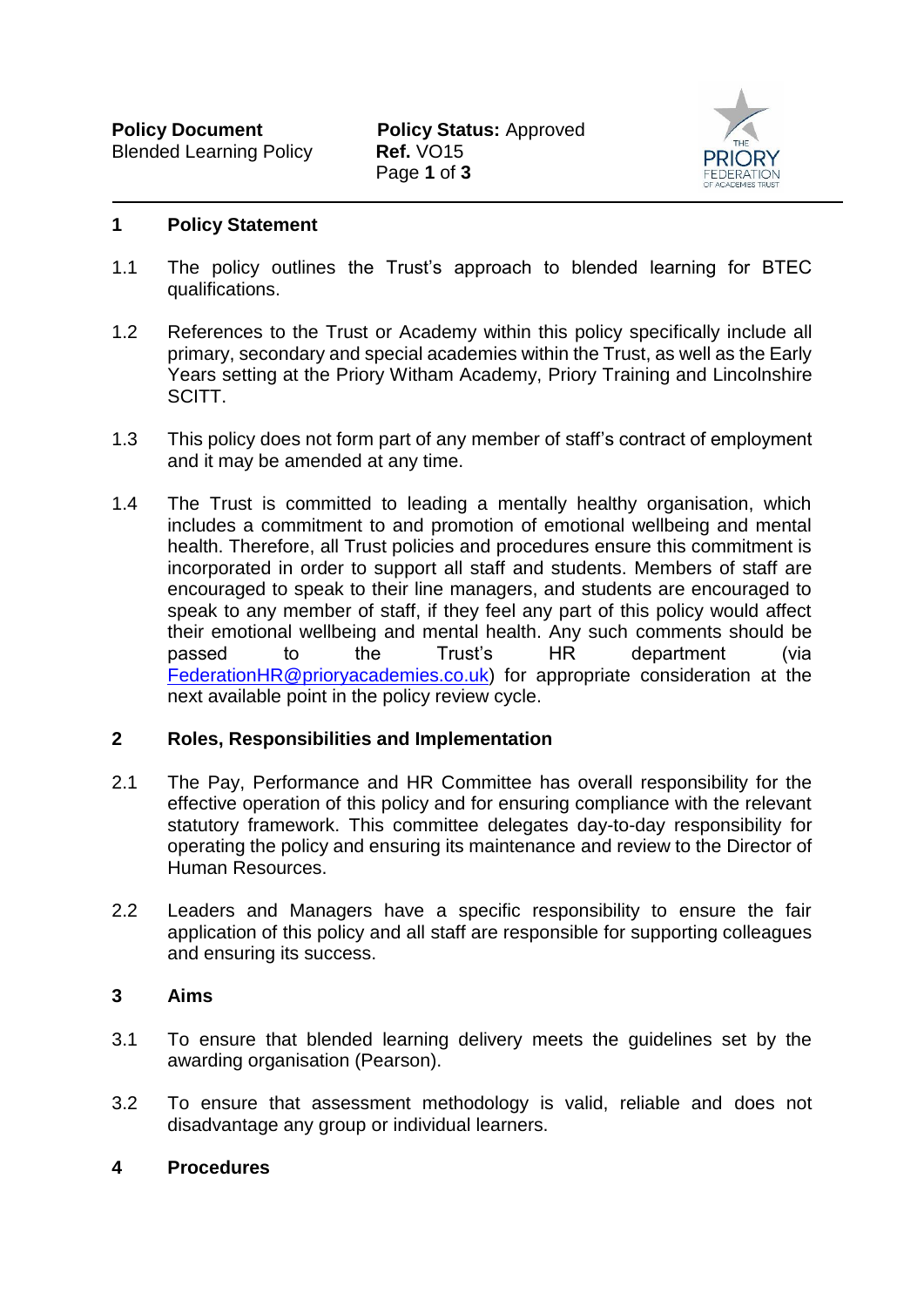

- 4.1 In order to meet the aims of this policy each Centre will:
	- Ensure there is a process to manage feedback on assignments, questions are constructively answered, and feedback is provided in a timely manner
	- Ensure the setting of assignments is undertaken in the face-to-face sessions and that deadlines are clear
	- Ensure that when learners submit work measures are taken to ensure the work is authentic and has been completed by the learner
	- Maintain and store securely all assessment and internal verification records in accordance with Pearson Centre Agreement.

#### **5 Data Protection**

- 5.1 In order to ensure the security of personal data, students and staff will be encouraged to use Citrix when working remotely.
- 5.2 In the event that virtual lessons are delivered, the Trust will use Microsoft Teams for delivery. All students and staff have an account for Teams which is linked to their Priory email account.
- 5.3 For further information, please see the Trust's HR6 Data Protection Policy.

#### **6 Safeguarding**

- 6.1 Each Academy will communicate safeguarding procedures to staff, parents/carers and students so that they are confident in what to do in the event that a safeguarding concern arises.
- 6.2 For further information please see the Trust's SW5 Safeguarding and Child Protection Policy.

#### **7 Policy Change**

7.1 This policy may only be amended or withdrawn by the Priory Federation of Academies Trust.